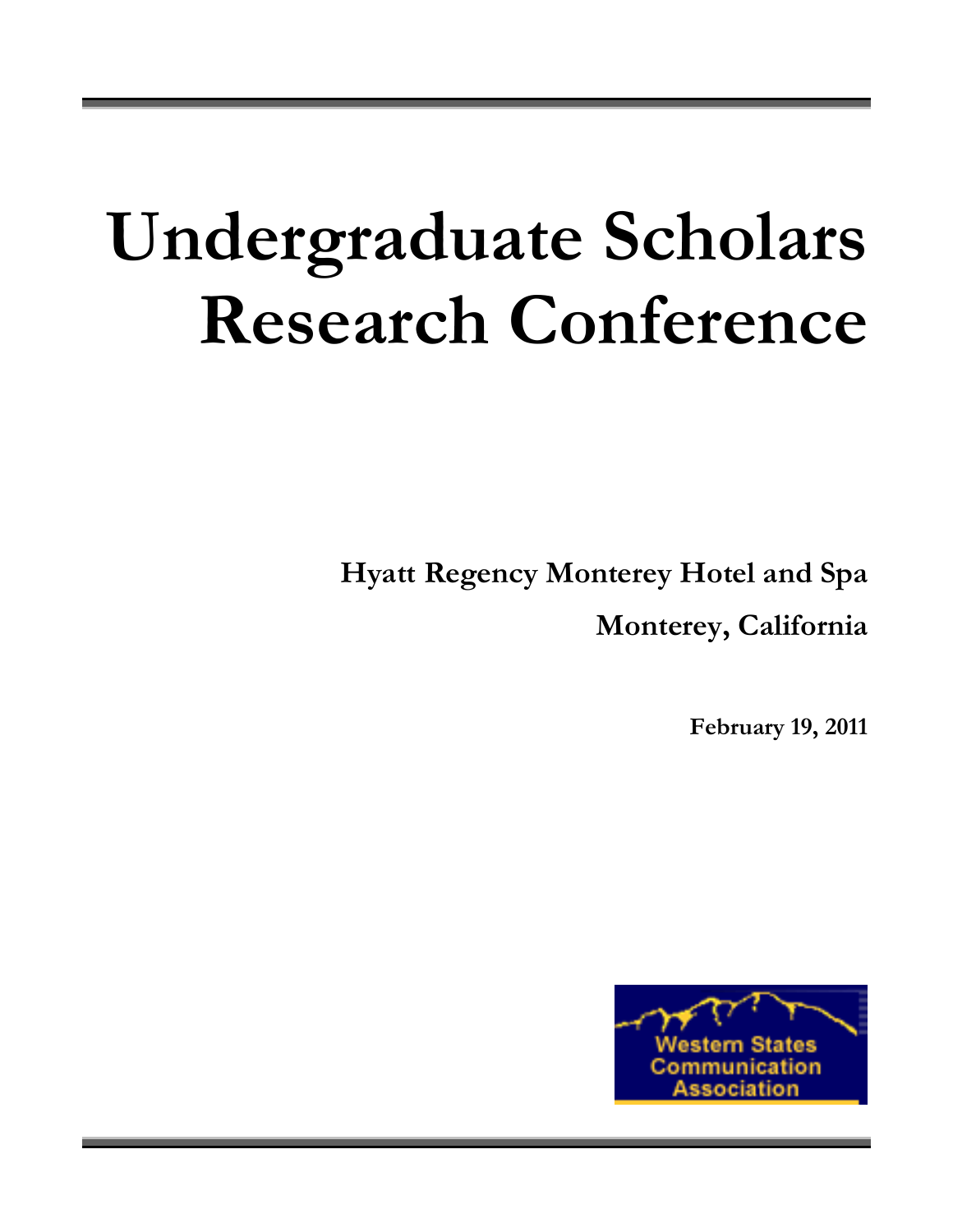# **SPONSORS OF THE 2011 USRC**

Western States Communication Association

WSCA Executives Club

Department of Communication, College of Arts & Sciences, University of Delaware

Department of Communication, California State University San Marcos

# **COORDINATOR FOR THE 2011 USRC**

Michelle A. Holling, Ph.D., Second Vice President, WSCA, California State University San Marcos

# **USRC WELCOME: 8:30-8:55 a.m.**

Continental breakfast and orientation **ROOM: REGENCY 1**

# **AWARDS CEREMONY: 12:30-1:00 p.m.**

# **ROOM: REGENCY 1**

# **GRADUATE STUDENT WORKSHOP: 2:00-3:30 p.m.**

# **ROOM: WINDJAMMER 4**

A diverse set of panelists from graduate programs will offer suggestions and advice in applying for, attending, and succeeding in graduate school.

## **Panelists:**

Dr. Anu Chitgopekar Khanna, DeAnza Community College

Dr. Greg Dickinson, Colorado State University

Dr. Toniesha Taylor, Prairie View A&M University

Dr. Sarah Tracy, Arizona State University

Dr. Stephen M. Yoshimura, University of Montana

# **GRADUATE PROGRAMS OPEN HOUSE: 3:40-5:00 p.m.**

# **ROOM: WINDJAMMER 1**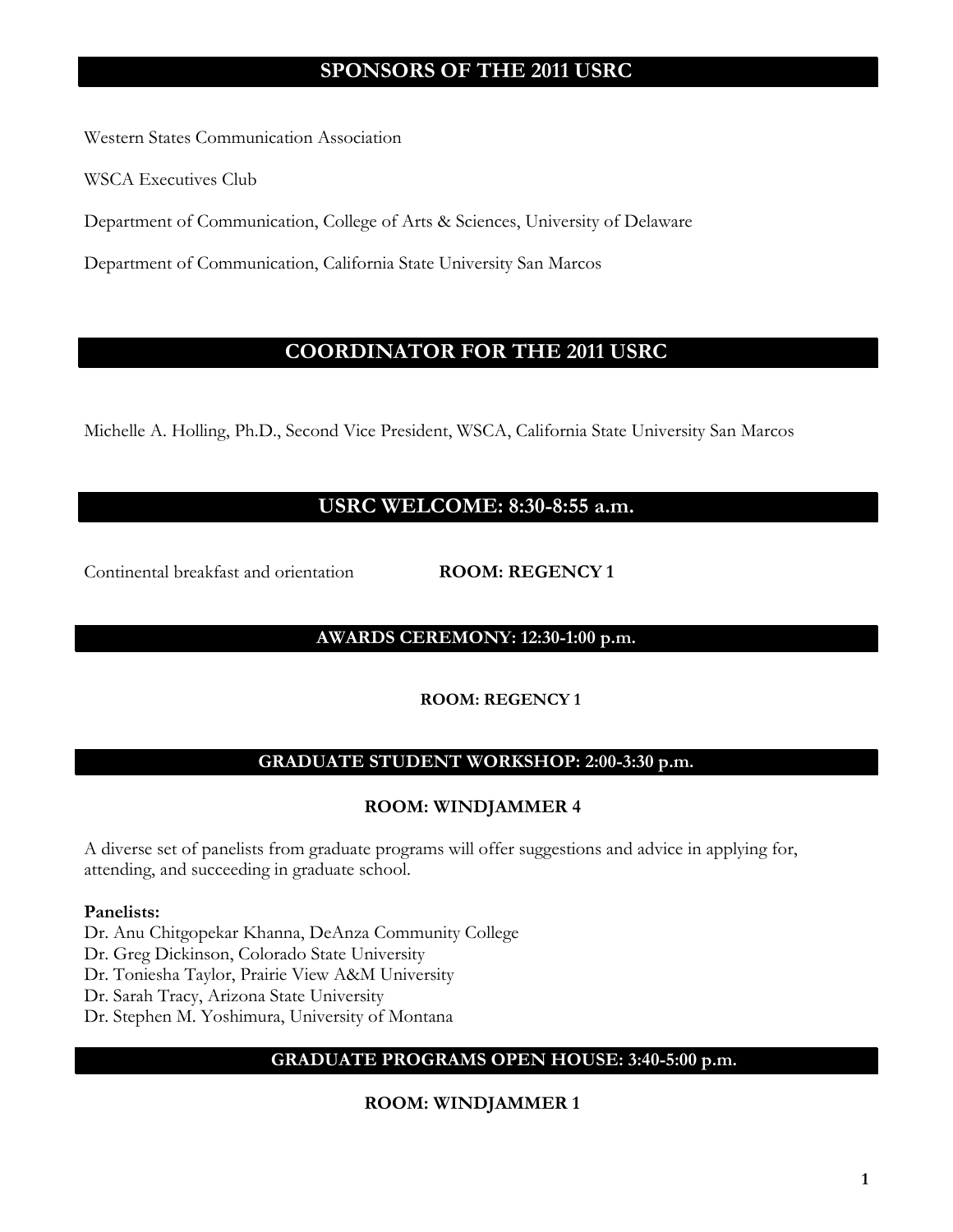# **SESSION I: 9:00-10:00 a.m.**

### **PANEL 1 ROOM: CYPRESS 1**

#### **Chair: Brandi Lawless, University of New Mexico**

The Influence of Inaugural Speeches in Candidacy and International Affairs Brooklyn Dambach, California State University San Marcos

Sarah Palin's Rhetorical Balancing Act: The "Political Establishment" and its Implications for an Unconventional Political Candidate

Paul McKean, Willamette University

Understanding the Effects of Women with Body Dissatisfaction Elizabeth R. Rotticci, University of the Pacific

Michelle Obama's "Let's Move" Campaign: Redefining the Movement from War on Childhood Obesity to Health for Every Child.

Stacia Short, California State University Northridge

#### **Respondent: Laura Hahn, Humboldt State University**

#### **PANEL 2 ROOM: CYPRESS 2**

## **Chair: Daniel C. Brouwer, Arizona State University**

- Political Art as Political Expression: An Analysis of Robert Mapplethorpe Karen Bajza, Chico State University
- The Issue of Relevance of Agenda-Setting Theory to the Online Community LauraJean Berger and Michelle D. J. Freeman, Chapman University
- A Rhetorical Approach to Interpreting *Boyz N the Hood* and Its Ideological Stances Kenneth Jamison, California State University San Marcos
- *Avatar*'s True Entertainment Value: How James Cameron's *Avatar* is Changing the Future of Film Lydia Mae Johnson, University of the Pacific

#### **Respondent: Steven K. Herro, College of Southern Nevada**

#### **PANEL 3 ROOM: CYPRESS 3**

- Denial of Speech by Ending Conversations: The Influence of Hurt, Faith, & Forgiveness on Conversational Retreat Rachel Gresham, Azusa Pacific University
- Bullying, Hostility, & the LGBT Community: The Devastating Effect of Institutionalized Heteronormativity Stephanie Hartzell, Elizabeth Drioane, Blake Honda, Yonita Lang, Isaac Settle, California State University, Fresno
- "Relationship Status Update": Involvement with *Facebook* and Personal Happiness Priscila Oliveira, Emily Ballard, Chris Crockett, Adriana Giron Ruscitti, Quinn Harper, Katelyn Johnson, Cody Leishman, Jonathan Niu, Joshua Ostler, Alyssa Pineda, Katherine Thompson, Haleigh Wenger, Daniel Woodall, Brigham Young University
- The Efficacy of Technology for Work/Life Balance Alec S. Wrolson, University of Puget Sound

#### **Respondent: Qingwen Dong, University of the Pacific**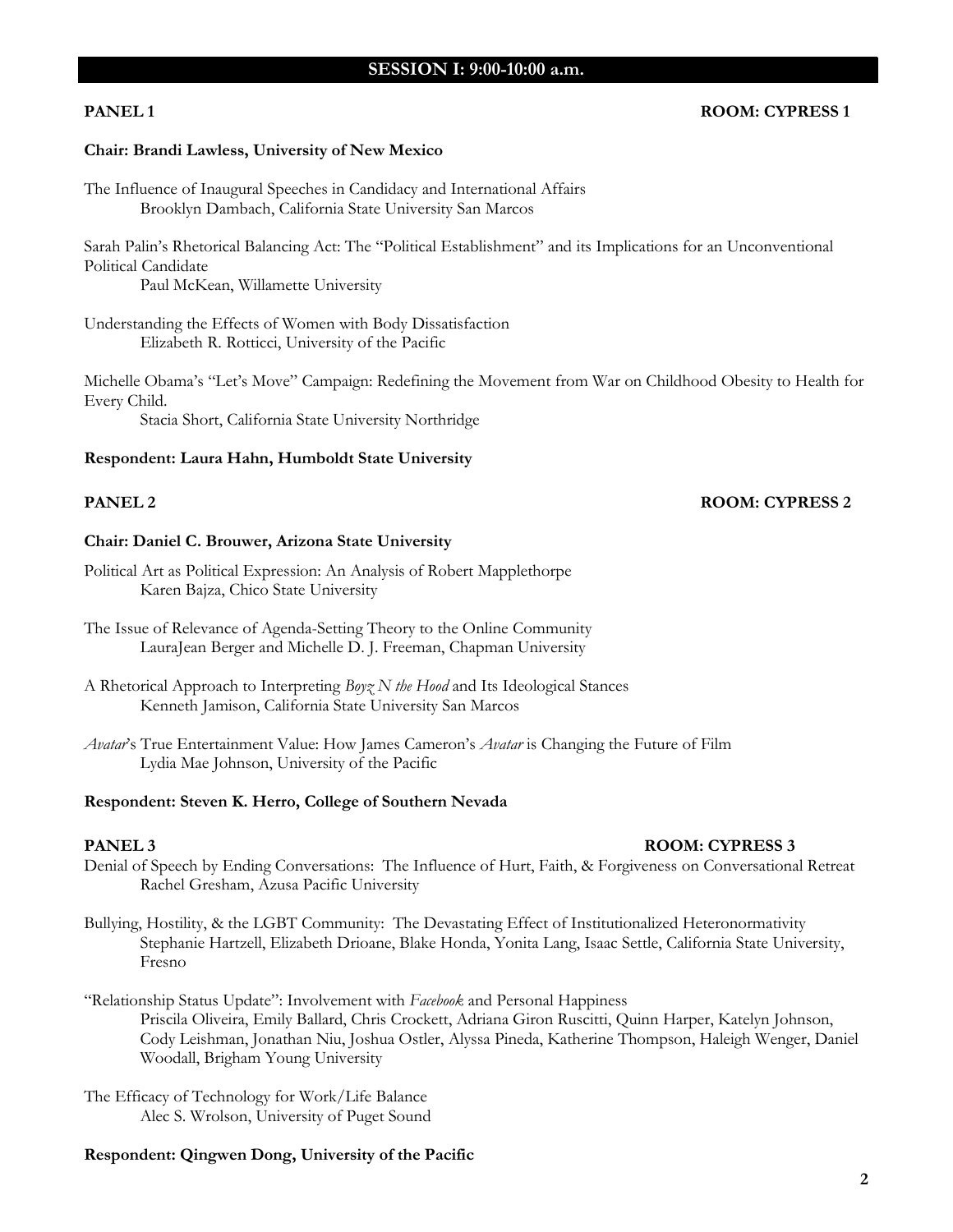## **SESSION II: 10:10-11:10 a.m.**

## **PANEL 4 ROOM: CYPRESS 1**

#### **Chair: T. M. Linda Scholz, Eastern Illinois University**

- The Demands of Metaphor: Presidential Justificatory War Rhetoric from 1990 and 2001 Tiarra Foster, Willamette University
- Construction of Meaning through Listening for Persuasion Steven Gibson, California State University Northridge
- "Watch Who You're Calling Racist": Race Ideology in *The Proud Family* Zoe Hovland, Lewis & Clark College
- The Effects of Ethnocentricism on Interethnic Communication between College Students Frank Perry, University of the Pacific

#### **Respondent: Toniesha Taylor, Prairie View A & M University**

## **PANEL 5 ROOM: CYPRESS 2**

- The Effects of Social Networking and the Boundaries between Authority Figures and Subordinate Relationships Ava Aguayo, University of the Pacific
- Does Choice Matter? The Generational Impact of Work-Life Balance Jessica Erickson, University of Puget Sound

The Effectiveness of Word Completion Tasks as a Measure of Aggressive Cognitions Joseph I. Kim, Britney N. Craighead, Callie E. Hargis, Ted O. McCrea, Georgina A. McNerney, and Vanessa L. Werkheiser, University of California Santa Barbara

Japanese Social Networking Site (Mixi) Use and Its Impact on Relationships Asumi Kojima, University of the Pacific

#### **Chair & Respondent: Scott Paynton, Humboldt State University**

# **PANEL 6 ROOM: CYPRESS 3**

## **Chair: Alyssa Samek, University of Maryland**

Suburban Ideals: Reconstructing the American Dream Anthony P. Cuomo, California State University San Marcos

Adam Lambert's *For Your Entertainment* and Lady Gaga's *Alejandro* Show Support of Gay Rights: A Metaphorical and Ideological Critique

Amy Madden, Lewis & Clark College

Undocumented Immigrants and *No Mas Cruces en La Frontera* Anileni Ortega, California State University San Marcos

The (De)construction of Heroism in *Watchmen* Natasha Quamily, Lewis & Clark College

#### **Respondent: D. Robert DeChaine, Cal State University, Los Angeles**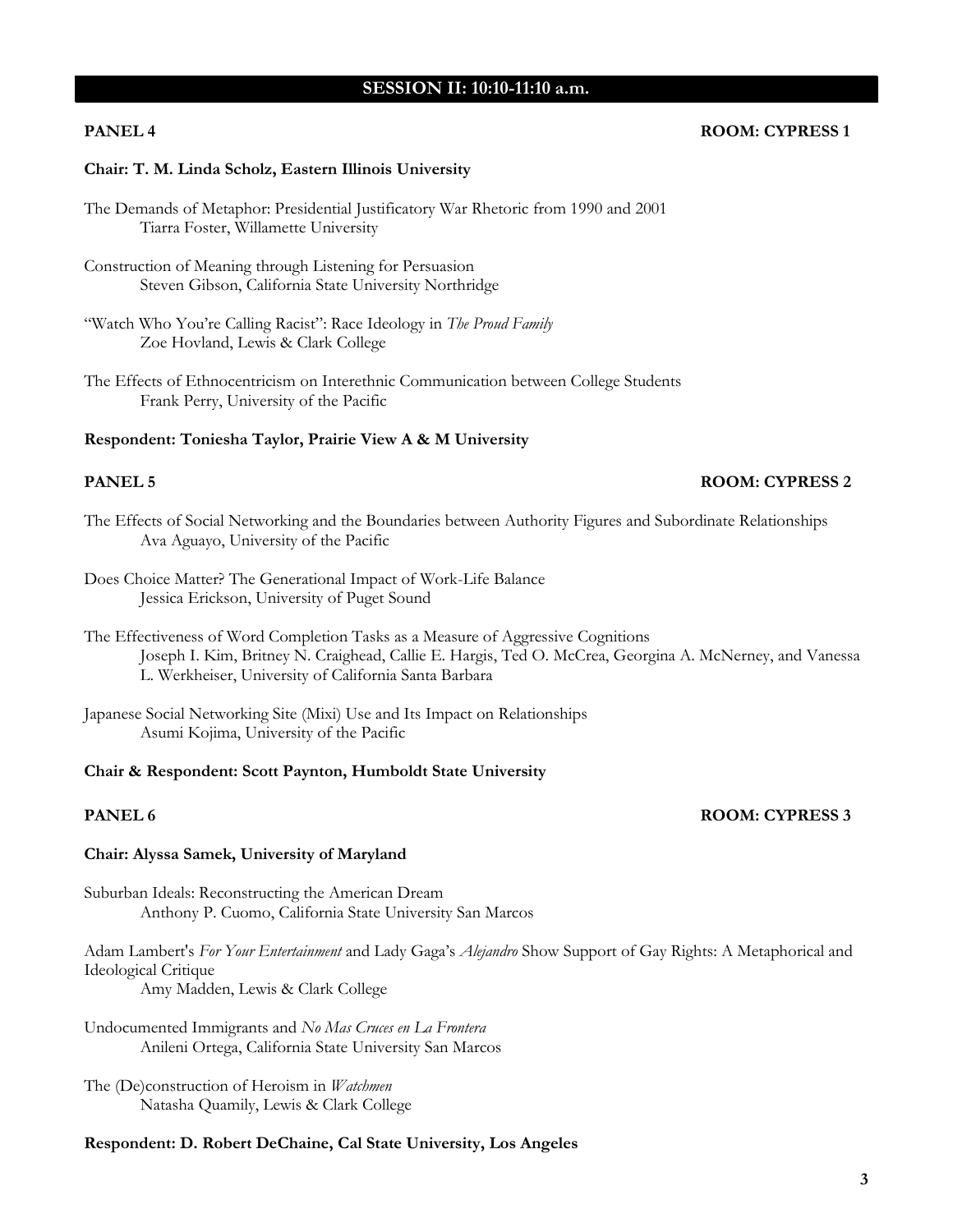# **SESSION III: 11:20 a.m.-12:20 p.m.**

## **PANEL 7 ROOM: CYPRESS 1**

#### **Chair: Brandi Lawless, University of New Mexico**

- The Rise of Nazism: Film Propaganda and the German People Diana A. Arrieta, University of Texas at El Paso
- What Race Says About the Couple: Studying the Relationship between Commitment and Racial Homophily Joanne Min, University of the Pacific
- The Visual Narrative of Rap Stars: Dichotomous Perspectives Megan Morin, Lewis & Clark College
- *Stuff White People Like…To Keep*: Re-Appropriation and Whiteness in America Trevor Schmitt, University of New Mexico

### **Respondent: Debian Marty, California State University Monterey Bay**

#### **PANEL 8 ROOM: CYPRESS 2**

## **Chair: Josina Makau, California State University Monterey Bay**

- The Bully Pulpit: Mapping the Rhetorical Insurgency of Teddy Roosevelt and the Progressive Party in 1912 Christopher Allen, California State University Los Angeles
- The Impact of Gender, Attacks, and Accomplishments in the 2010 California Gubernatorial Debates Emily Frost, University of the Pacific

Celebration at the Stone Holly Johnson, California State University San Marcos

Frederick Douglass, *A Nation in the Midst of a Nation*: Speech to the American and Foreign Anti-Slavery Society May 11th, 1853

Katie Kethcart, Colorado State University

#### **Respondent: Nathaniel I. Córdova, Willamette University**

#### **PANEL 9 ROOM: CYPRESS 3**

## **Chair: Alyssa Samek, University of Maryland**

Changing the Established: A Pentadic Analysis of Margaret Sanger's Speech *The Morality of Birth Contro*l Michelle Escobar, California State University San Marcos

The Effects of Gender on Perceptions of Appropriate Work Attire Caitlin Gilliam, University of the Pacific

The Barbie Effect Brittani L. Hunter, Prairie View A&M University

Criminal Portrayal of Dating Violence Sara Stephens, Loyola Marymount University

## **Respondent: T. M. Linda Scholz, Eastern Illinois University**